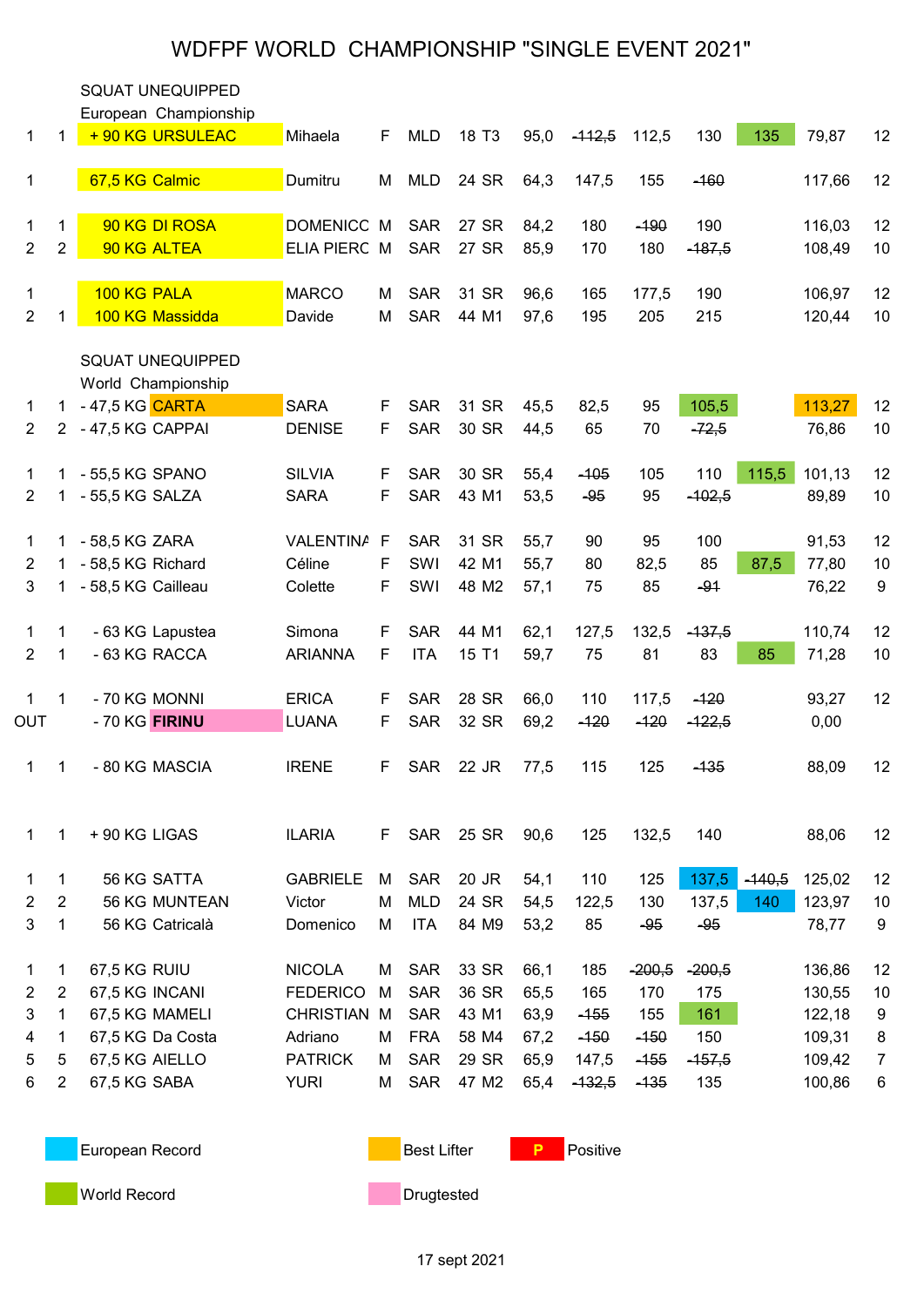## WDFPF WORLD CHAMPIONSHIP "SINGLE EVENT 2021"

SQUAT UNEQUIPPED

|              |   | World Championship  |                 |   |            |                   |      |       |       |          |        |                   |
|--------------|---|---------------------|-----------------|---|------------|-------------------|------|-------|-------|----------|--------|-------------------|
| $1 \quad$    | 1 | 75 KG DORE          | <b>DARIO</b>    | м | <b>SAR</b> | 15 T1             | 70,3 | 170   | 180   | $-186$   | 126,09 | $12 \overline{ }$ |
| $\mathbf{2}$ | 2 | 75 KG VACCA         | CARLO           | м | <b>SAR</b> | 38 SR             | 73,2 | 162,5 | 167,5 | 175      | 118,55 | 10                |
| 3            |   | <b>75 KG SIMULA</b> | <b>MAURO</b>    | м | <b>SAR</b> | 52 M3             | 72,0 | 145   | 160   | $-170$   | 109,87 | 9                 |
|              |   |                     |                 |   |            |                   |      |       |       |          |        |                   |
| $1 \quad$    | 1 | 82,5 KG LADU        | <b>FEDERICO</b> | м | <b>SAR</b> | 27 SR             | 76,3 | 205   | 215   | 220      | 144,25 | 12                |
| $2^{\circ}$  | 1 | 82.5 KG Pino        | Sacha           | м | SWI        | 23 JR             | 80,3 | 185   | 192,5 | 202,5    | 127,82 | 10                |
| 3            |   | 82,5 KG DORE        | <b>LORENZO</b>  | м | <b>SAR</b> | 55 M4             | 82,0 | 177,5 | 185,5 | 190      | 118,16 | 9                 |
| 4            | 4 | 82,5 KG MARTIS      | <b>ENRICO</b>   | м | <b>SAR</b> | 37 SR             | 78,9 | 175   | 187,5 | $-200$   | 119,89 | 8                 |
| 5            | 5 | 82,5 KG Hippenmeyer | Damien          | м | SWI        | 32 SR             | 79,7 | 175   | 185   | $-192.5$ | 117,42 | 7                 |
| 6            | 2 | 82,5 KG PIRAS       | <b>GABRIELE</b> | м | <b>SAR</b> | 23 JR             | 82,2 | 160   | 167,5 | 177,5    | 110,21 | 6                 |
| $7^{\circ}$  |   | 82.5 KG PROCOPCIUC  | Denis           | м | MLD        | 19 T <sub>3</sub> | 75,8 | 145   | 150   | $-157,5$ | 98,85  | 5                 |
| 8            |   | 82,5 KG Fleury      | José            | м | SWI        | 62 M <sub>5</sub> | 81,1 | 140   | 150   |          | 94,02  | 4                 |
|              |   |                     |                 |   |            |                   |      |       |       |          |        |                   |

| 1                   | 1              | 90 KG Manca       | <b>Giuseppe</b> | м | <b>ITA</b>                          | 31 SR             | 87,0  | 240    | 257,5  | 263,5    | $-280$ | 156,92 | 12             |
|---------------------|----------------|-------------------|-----------------|---|-------------------------------------|-------------------|-------|--------|--------|----------|--------|--------|----------------|
| $\overline{2}$      | $\overline{2}$ | 90 KG PORCU       | <b>ALESSAND</b> | M | <b>SAR</b>                          | 35 SR             | 85,6  | 220    | 230    | $-247,5$ |        | 138,94 | 10             |
| 3                   | 1              | 90 KG LONARDELLI  | <b>MICHELE</b>  | M | <b>ITA</b>                          | 47 M2             | 87,8  | 220    | 232,5  |          |        | 138,17 | 9              |
| 4                   | 4              | 90 KG CAU         | <b>RICCARDO</b> | м | <b>SAR</b>                          | 28 SR             | 83,7  | 200    | 215    | $-220$   |        | 131,84 | 8              |
| 5                   | 1              | 90 KG ROMANO      | <b>DAVIDE</b>   | М | <b>SAR</b>                          | 19 T <sub>3</sub> | 82,9  | 170    | 185    | 200      |        | 123,44 | 7              |
| 6                   | 6              | 90 KG FIORI       | <b>GIUSEPPE</b> | M | <b>SAR</b>                          | 44 M1             | 84,6  | 175    | $-180$ | 180      |        | 109,58 | 6              |
| $\overline{7}$      | 1              | 90 KG Valfrey     | Patrick         | м | <b>FRA</b>                          | 56 M4             | 89,1  | 162,5  | 172,5  | 180      |        | 106,00 | 5              |
| 8                   | 1              | 90 KG Stefanelli  | Paolo           | м | <b>ITA</b>                          | 61 M <sub>5</sub> | 89,1  | 155    | 165    | 172,5    |        | 101,59 | 4              |
| 9                   | 1              | 90 KG BASTIANELLI | <b>MARCO</b>    | Μ | <b>ITA</b>                          | 53 M3             | 88,1  | 165    | 170    | $-172,5$ |        | 100,81 | 3              |
|                     |                |                   |                 |   |                                     |                   |       |        |        |          |        |        |                |
| $\mathbf{1}$        | 1              | 100 KG MELIS      | <b>NICOLA</b>   | м | <b>SAR</b>                          | 31 SR             | 98,0  | 200    | 215    | $-230$   |        | 120,21 | 12             |
| $\overline{2}$      | $\overline{2}$ | 100 KG ORTU       | <b>STEFANO</b>  | м | <b>SAR</b>                          | 25 SR             | 96,0  | 185    | 200    | $-210$   |        | 112,96 | 10             |
| 3                   |                | 100 KG Bartolucci | Sandro          | М | SWI                                 | 18 T <sub>3</sub> | 99,2  | 185    | 190    | 200      |        | 111,20 | 9              |
| 4                   | 1              | 100 KG USAI       | <b>ROBERTO</b>  | M | <b>SAR</b>                          | 57 M4             | 97,1  | 157,5  | 162,5  | 170      |        | 95,47  | 8              |
|                     |                |                   |                 |   |                                     |                   |       |        |        |          |        |        |                |
| 1                   | 1              | 125 KG Clarke     | Fraser          | м | <b>GBR</b>                          | 32 SR             | 112,8 | 215    | 222,5  | 230      |        | 122,68 | 12             |
| $\boldsymbol{2}$    | 1              | 125 KG Tetzlaff   | Martin          | М | <b>GER</b>                          | 50 M3             | 123,6 | 205    | 215    | 222,5    |        | 116,37 | 10             |
| $\mathbf{3}$        | 2              | 125 KG PIREDDA    | <b>PAOLO</b>    | М | <b>SAR</b>                          | 19 T <sub>3</sub> | 119,4 | 205    | 215,5  | $-230,5$ |        | 113,41 | 9              |
| 4                   | 2              | 125 KG ORTEGA     | Michel          | м | SWI                                 | 50 M3             | 116,6 | 190    | 200    | 205      |        | 108,65 | 8              |
| 5                   | 1              | 125 KG UJA        | Stanislav       | Μ | <b>MLD</b>                          | 16 T <sub>2</sub> | 124,9 | $-180$ | 190    | $-205$   |        | 99,01  | $\overline{7}$ |
|                     |                |                   |                 |   |                                     |                   |       |        |        |          |        |        |                |
| $\mathbf{1}$        | 1              | 145 KG Cerignano  | Carlo           | м | <b>ITA</b>                          | 54 M3             | 126,3 | 215    | 230    | $-241$   |        | 119,46 | 12             |
|                     |                |                   |                 |   |                                     |                   |       |        |        |          |        |        |                |
| European Record     |                |                   |                 |   | <b>Best Lifter</b><br>Positive<br>P |                   |       |        |        |          |        |        |                |
|                     |                |                   |                 |   |                                     |                   |       |        |        |          |        |        |                |
| <b>World Record</b> |                |                   |                 |   | Drugtested                          |                   |       |        |        |          |        |        |                |

17 sept 2021